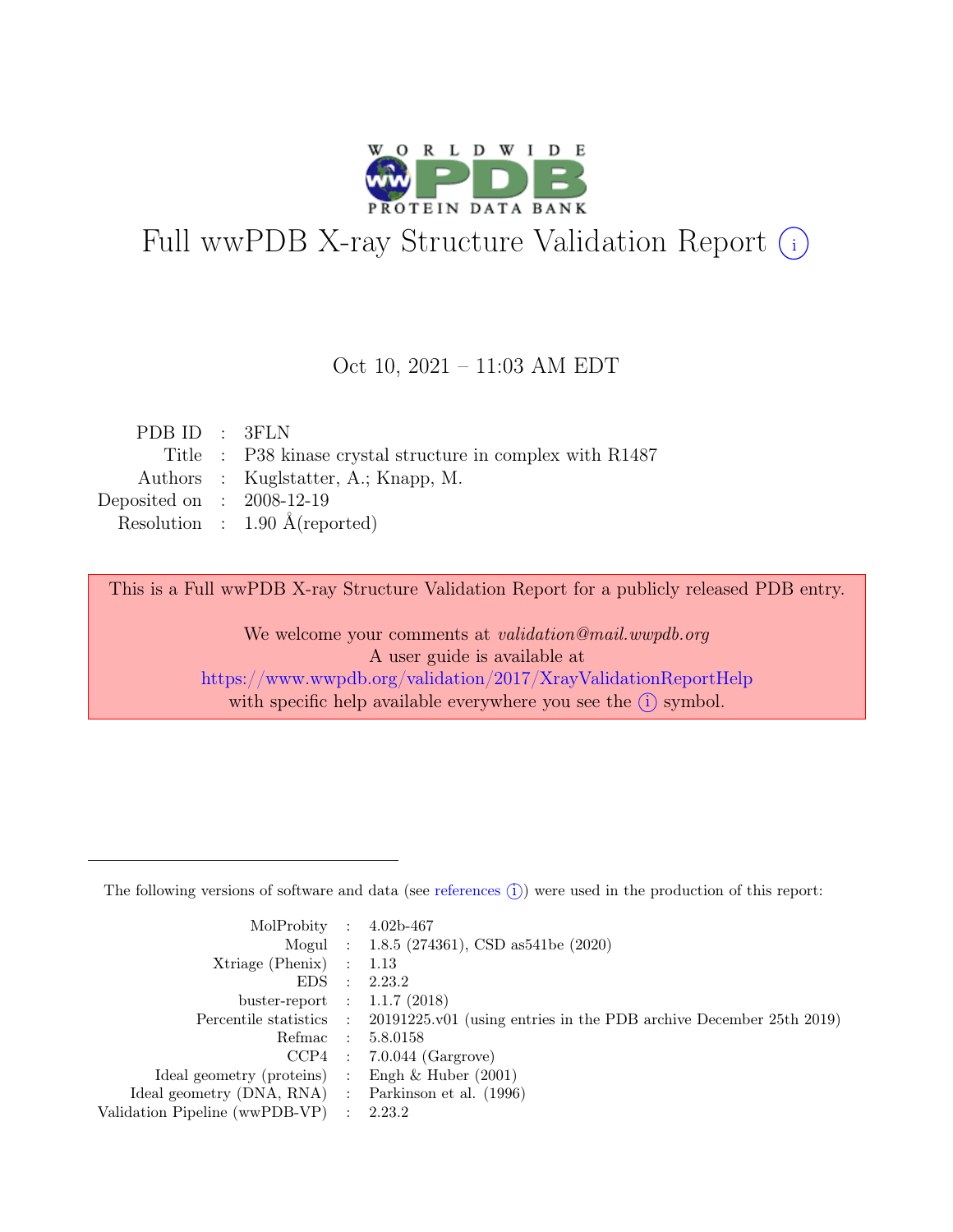# 1 Overall quality at a glance  $(i)$

The following experimental techniques were used to determine the structure: X-RAY DIFFRACTION

The reported resolution of this entry is 1.90 Å.

Percentile scores (ranging between 0-100) for global validation metrics of the entry are shown in the following graphic. The table shows the number of entries on which the scores are based.



| Metric                | Whole archive<br>$(\#\text{Entries})$ | Similar resolution<br>$(\# \text{Entries}, \text{ resolution } \text{range}(\AA))$ |
|-----------------------|---------------------------------------|------------------------------------------------------------------------------------|
| $R_{free}$            | 130704                                | $6207(1.90-1.90)$                                                                  |
| Clashscore            | 141614                                | 6847 (1.90-1.90)                                                                   |
| Ramachandran outliers | 138981                                | 6760 (1.90-1.90)                                                                   |
| Sidechain outliers    | 138945                                | 6760 (1.90-1.90)                                                                   |
| RSRZ outliers         | 127900                                | $6082(1.90-1.90)$                                                                  |

The table below summarises the geometric issues observed across the polymeric chains and their fit to the electron density. The red, orange, yellow and green segments of the lower bar indicate the fraction of residues that contain outliers for  $\geq$ =3, 2, 1 and 0 types of geometric quality criteria respectively. A grey segment represents the fraction of residues that are not modelled. The numeric value for each fraction is indicated below the corresponding segment, with a dot representing fractions <=5% The upper red bar (where present) indicates the fraction of residues that have poor fit to the electron density. The numeric value is given above the bar.

| Mol | $\alpha$ hain | Length | Quality of chain |    |    |
|-----|---------------|--------|------------------|----|----|
|     |               | הדה    | 10%              |    |    |
|     |               | 9 I Z  | 85%              | 7% | 8% |

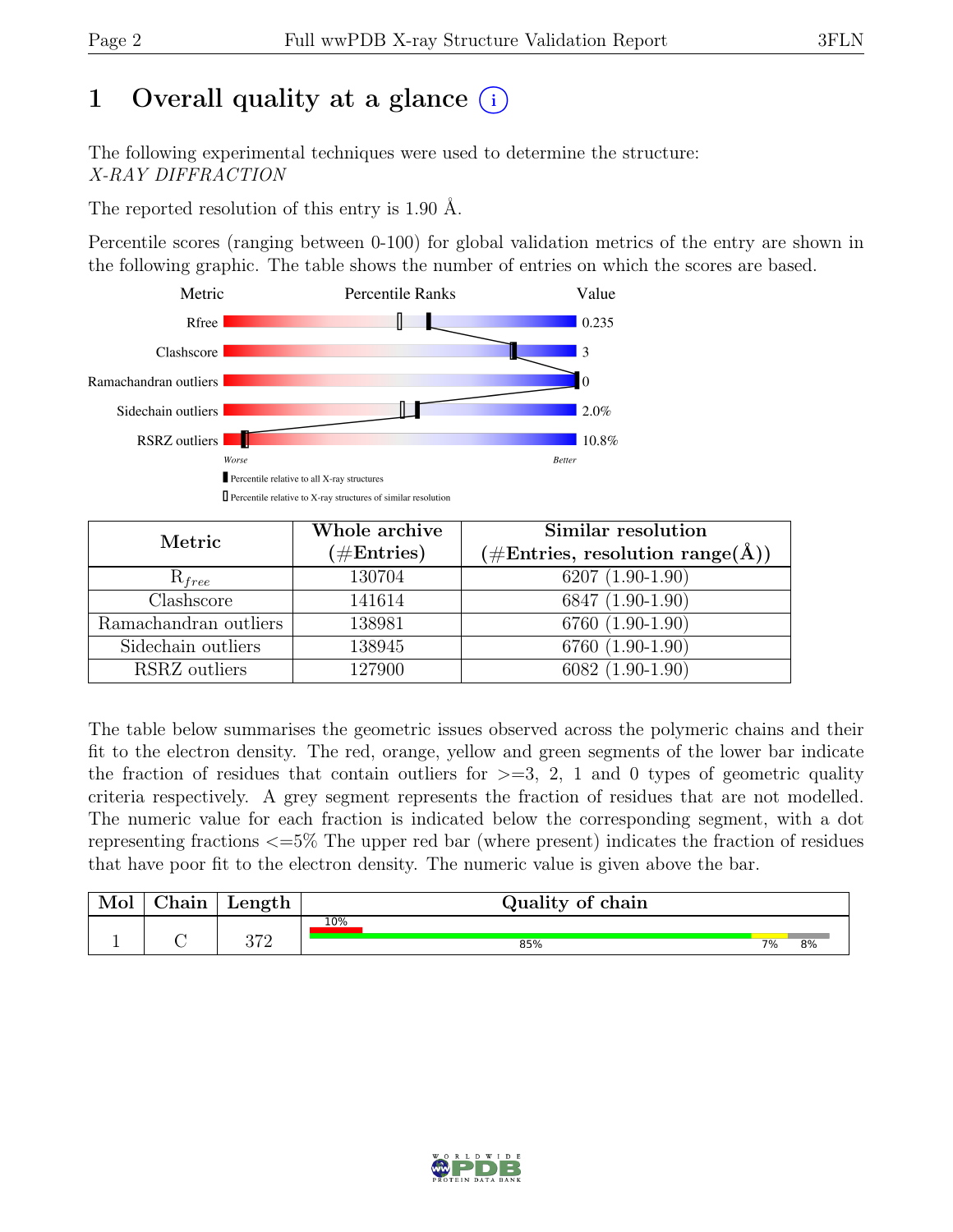# 2 Entry composition  $(i)$

There are 3 unique types of molecules in this entry. The entry contains 3153 atoms, of which 0 are hydrogens and 0 are deuteriums.

In the tables below, the ZeroOcc column contains the number of atoms modelled with zero occupancy, the AltConf column contains the number of residues with at least one atom in alternate conformation and the Trace column contains the number of residues modelled with at most 2 atoms.

• Molecule 1 is a protein called Mitogen-activated protein kinase 14.

| Mol | ⊤ Chain <sup>+</sup> | <sup>'</sup> Residues | $\rm{Atoms}$  |      |           | $\text{ZeroOcc}$   AltConf   Trace |       |  |  |
|-----|----------------------|-----------------------|---------------|------|-----------|------------------------------------|-------|--|--|
|     |                      | 343                   | Total<br>2766 | 1773 | N.<br>467 | - 514                              | $-12$ |  |  |

There are 13 discrepancies between the modelled and reference sequences:

| Chain         | Residue | Modelled   | Actual     | Comment             | Reference         |
|---------------|---------|------------|------------|---------------------|-------------------|
| С             | $-11$   | <b>MET</b> |            | expression tag      | <b>UNP Q16539</b> |
| $\rm C$       | $-10$   | $\rm{ARG}$ |            | expression tag      | <b>UNP Q16539</b> |
| $\rm C$       | $-9$    | <b>GLY</b> |            | expression tag      | <b>UNP Q16539</b> |
| $\rm C$       | $-8$    | <b>SER</b> |            | expression tag      | <b>UNP Q16539</b> |
| $\rm C$       | $-7$    | <b>HIS</b> |            | expression tag      | <b>UNP Q16539</b> |
| $\rm C$       | $-6$    | <b>HIS</b> |            | expression tag      | <b>UNP Q16539</b> |
| $\rm C$       | $-5$    | <b>HIS</b> |            | expression tag      | <b>UNP Q16539</b> |
| $\rm C$       | $-4$    | <b>HIS</b> |            | expression tag      | <b>UNP Q16539</b> |
| $\mathcal{C}$ | $-3$    | <b>HIS</b> |            | expression tag      | <b>UNP Q16539</b> |
| $\rm C$       | $-2$    | <b>HIS</b> |            | expression tag      | <b>UNP Q16539</b> |
| $\rm C$       | $-1$    | <b>GLY</b> |            | expression tag      | <b>UNP Q16539</b> |
| $\mathcal{C}$ | 0       | <b>SER</b> |            | expression tag      | <b>UNP Q16539</b> |
| $\rm C$       | 57      | <b>LYS</b> | $\rm{ARG}$ | engineered mutation | <b>UNP Q16539</b> |

• Molecule 2 is 6-(2,4-difluorophenoxy)-8-methyl-2-(tetrahydro-2H-pyran-4-ylamino)pyrido[2, 3-d]pyrimidin-7(8H)-one (three-letter code: 3FN) (formula:  $C_{19}H_{18}F_2N_4O_3$ ).

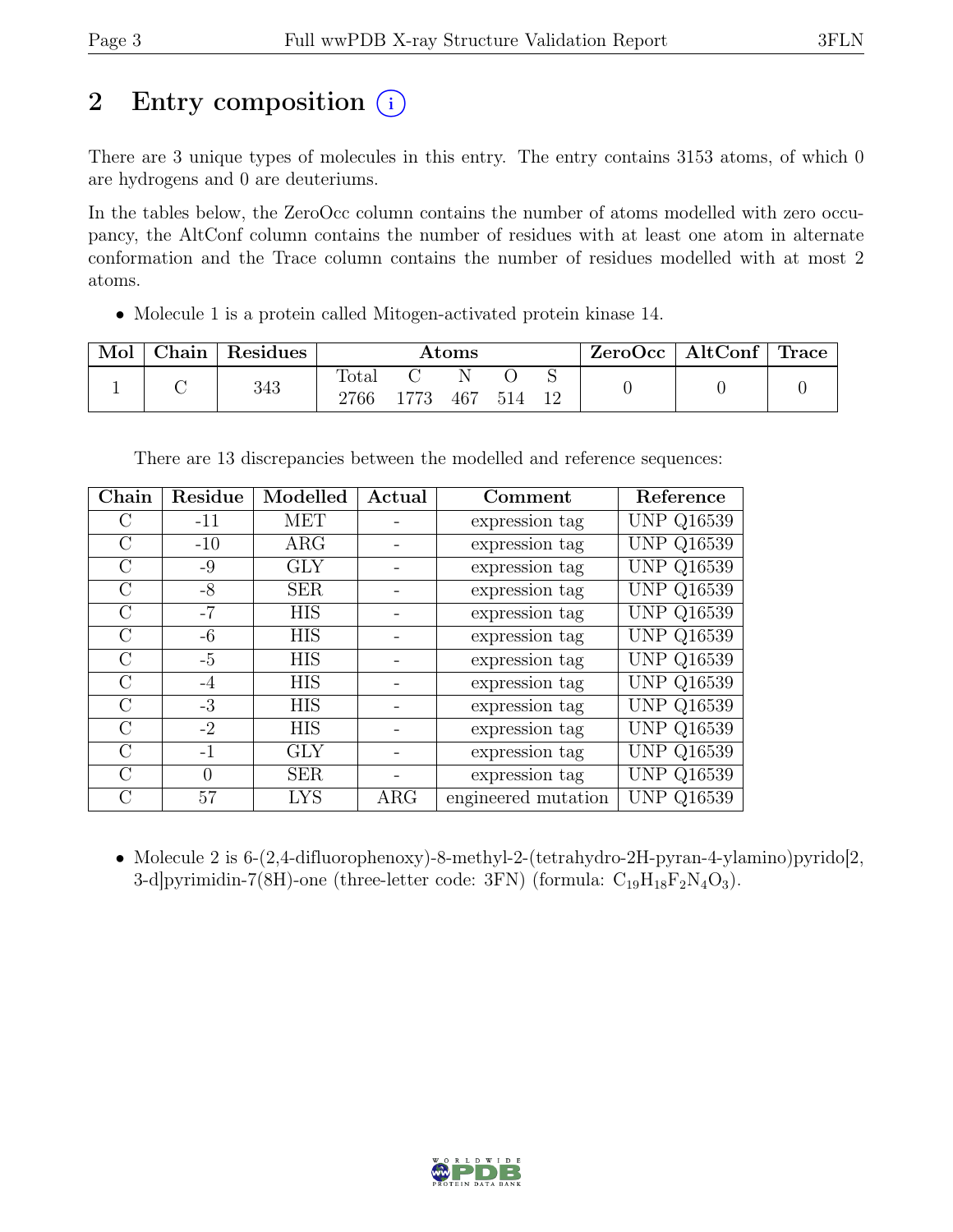

| Mol | $\vert$ Chain $\vert$ Residues | Atoms       |     |  | ZeroOcc   AltConf |  |  |
|-----|--------------------------------|-------------|-----|--|-------------------|--|--|
|     |                                | Total C F N |     |  |                   |  |  |
|     |                                |             | 19. |  |                   |  |  |

 $\bullet\,$  Molecule 3 is water.

|  | $Mol$   Chain   Residues | <b>Atoms</b>        | ZeroOcc   AltConf |  |
|--|--------------------------|---------------------|-------------------|--|
|  | 359                      | Total<br>359<br>359 |                   |  |

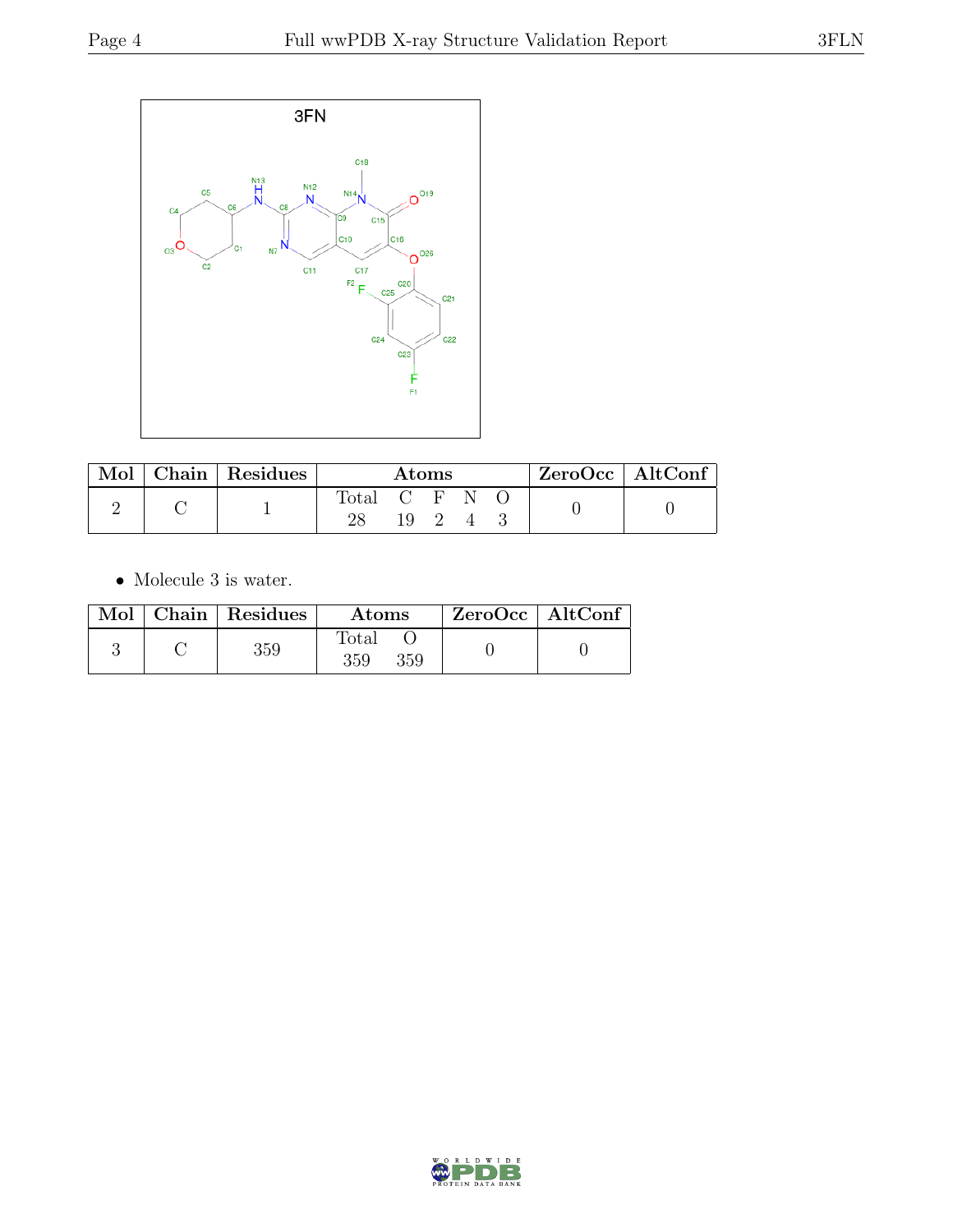# 3 Residue-property plots (i)

These plots are drawn for all protein, RNA, DNA and oligosaccharide chains in the entry. The first graphic for a chain summarises the proportions of the various outlier classes displayed in the second graphic. The second graphic shows the sequence view annotated by issues in geometry and electron density. Residues are color-coded according to the number of geometric quality criteria for which they contain at least one outlier:  $green = 0$ , yellow  $= 1$ , orange  $= 2$  and red  $= 3$  or more. A red dot above a residue indicates a poor fit to the electron density (RSRZ > 2). Stretches of 2 or more consecutive residues without any outlier are shown as a green connector. Residues present in the sample, but not in the model, are shown in grey.



• Molecule 1: Mitogen-activated protein kinase 14

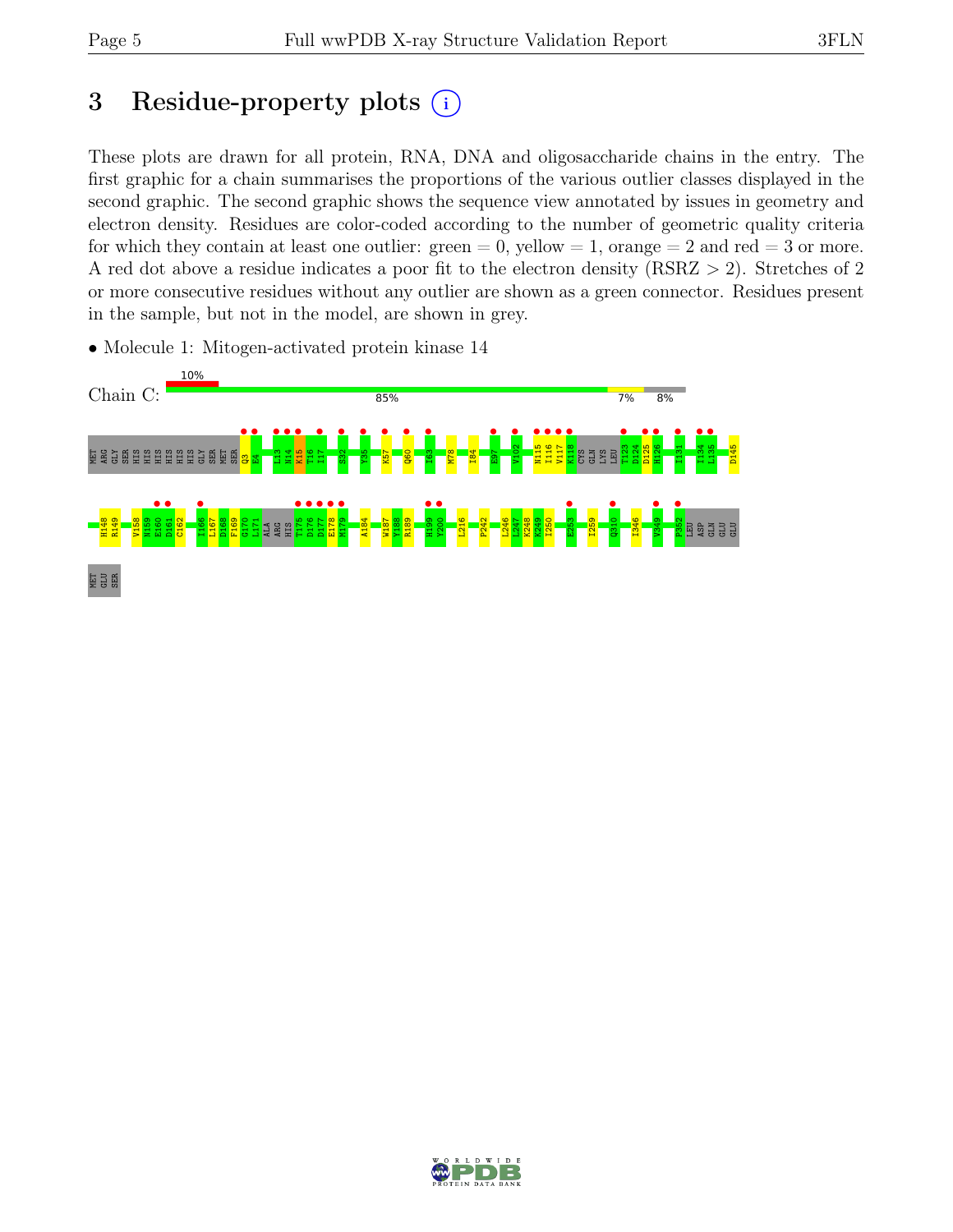# 4 Data and refinement statistics  $(i)$

| Property                                                         | Value                                            | <b>Source</b> |
|------------------------------------------------------------------|--------------------------------------------------|---------------|
| Space group                                                      | P 21 21 21                                       | Depositor     |
| Cell constants                                                   | 85.88Å 124.79Å<br>45.70Å                         | Depositor     |
| a, b, c, $\alpha$ , $\beta$ , $\gamma$                           | $90.00^{\circ}$ $90.00^{\circ}$<br>$90.00^\circ$ |               |
| Resolution $(A)$                                                 | 1.90<br>20.30<br>$\equiv$                        | Depositor     |
|                                                                  | 20.30<br>1.90<br>$\frac{1}{2}$                   | <b>EDS</b>    |
| % Data completeness                                              | $97.8(20.30-1.90)$                               | Depositor     |
| (in resolution range)                                            | $97.9(20.30-1.90)$                               | <b>EDS</b>    |
| $R_{merge}$                                                      | (Not available)                                  | Depositor     |
| $\mathrm{R}_{sym}$                                               | (Not available)                                  | Depositor     |
| $\langle I/\sigma(I) \rangle^{-1}$                               | 3.31 (at $1.90\text{\AA}$ )                      | Xtriage       |
| Refinement program                                               | REFMAC 5.2.0005, CNS                             | Depositor     |
|                                                                  | 0.234<br>0.210<br>$\overline{a}$ ,               | Depositor     |
| $R, R_{free}$                                                    | $0.210$ ,<br>0.235                               | DCC           |
| $R_{free}$ test set                                              | $\overline{1942}$ reflections $(5.02\%)$         | wwPDB-VP      |
| Wilson B-factor $(A^2)$                                          | 26.7                                             | Xtriage       |
| Anisotropy                                                       | 0.070                                            | Xtriage       |
| Bulk solvent $k_{sol}(\text{e}/\text{A}^3), B_{sol}(\text{A}^2)$ | 0.39, 50.8                                       | <b>EDS</b>    |
| L-test for twinning <sup>2</sup>                                 | $< L >$ = 0.49, $< L^2 >$ = 0.32                 | Xtriage       |
| Estimated twinning fraction                                      | $\overline{\text{No}}$ twinning to report.       | Xtriage       |
| $F_o, F_c$ correlation                                           | 0.94                                             | <b>EDS</b>    |
| Total number of atoms                                            | 3153                                             | wwPDB-VP      |
| Average B, all atoms $(A^2)$                                     | 28.0                                             | wwPDB-VP      |

Xtriage's analysis on translational NCS is as follows: The largest off-origin peak in the Patterson function is 5.78% of the height of the origin peak. No significant pseudotranslation is detected.

<sup>&</sup>lt;sup>2</sup>Theoretical values of  $\langle |L| \rangle$ ,  $\langle L^2 \rangle$  for acentric reflections are 0.5, 0.333 respectively for untwinned datasets, and 0.375, 0.2 for perfectly twinned datasets.



<span id="page-5-1"></span><span id="page-5-0"></span><sup>1</sup> Intensities estimated from amplitudes.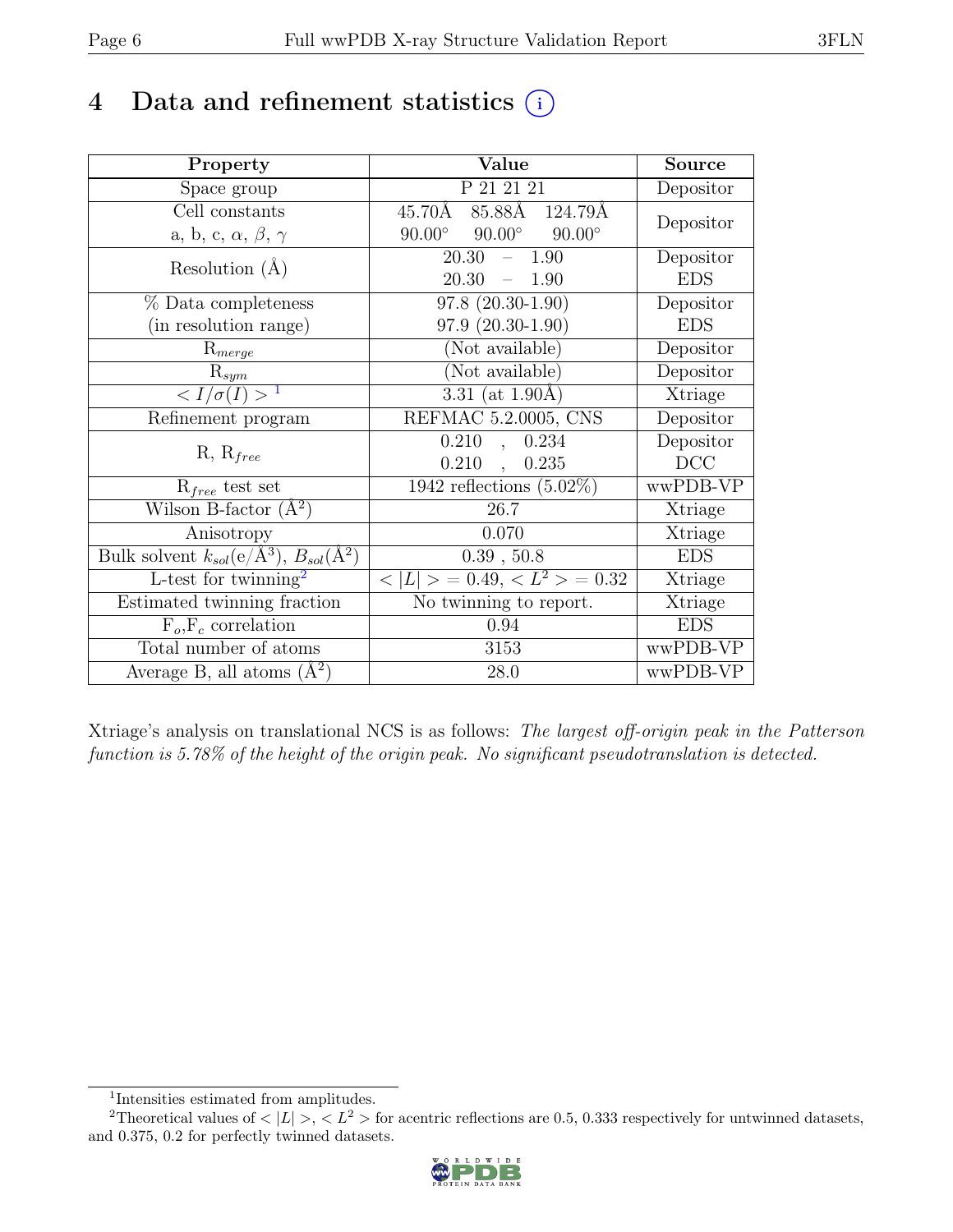# 5 Model quality  $(i)$

## 5.1 Standard geometry  $(i)$

Bond lengths and bond angles in the following residue types are not validated in this section: 3FN

The Z score for a bond length (or angle) is the number of standard deviations the observed value is removed from the expected value. A bond length (or angle) with  $|Z| > 5$  is considered an outlier worth inspection. RMSZ is the root-mean-square of all Z scores of the bond lengths (or angles).

| $Mol$   Chain $\overline{\phantom{a}}$ |      | Bond lengths                    | Bond angles |        |  |
|----------------------------------------|------|---------------------------------|-------------|--------|--|
|                                        |      | RMSZ $ #Z  > 5$ RMSZ $ #Z  > 5$ |             |        |  |
|                                        | 0.36 | 0/2829                          | 0.50        | 0/3840 |  |

There are no bond length outliers.

There are no bond angle outliers.

There are no chirality outliers.

There are no planarity outliers.

### 5.2 Too-close contacts  $(i)$

In the following table, the Non-H and H(model) columns list the number of non-hydrogen atoms and hydrogen atoms in the chain respectively. The H(added) column lists the number of hydrogen atoms added and optimized by MolProbity. The Clashes column lists the number of clashes within the asymmetric unit, whereas Symm-Clashes lists symmetry-related clashes.

| Mol |      |      | Chain   Non-H   H(model)   H(added)   Clashes   Symm-Clashes |
|-----|------|------|--------------------------------------------------------------|
|     | 2766 | 2750 |                                                              |
|     |      |      |                                                              |
|     | 359  |      |                                                              |
|     | 3153 |      |                                                              |

The all-atom clashscore is defined as the number of clashes found per 1000 atoms (including hydrogen atoms). The all-atom clashscore for this structure is 3.

All (14) close contacts within the same asymmetric unit are listed below, sorted by their clash magnitude.

| Atom-1           | Atom-2           | Interatomic<br>distance $(A)$ | Clash-<br>overlap $(A)$ |
|------------------|------------------|-------------------------------|-------------------------|
| 1:C:116:ILE:HG22 | 1:C:117:VAL:HG13 | .73                           |                         |

Continued on next page...

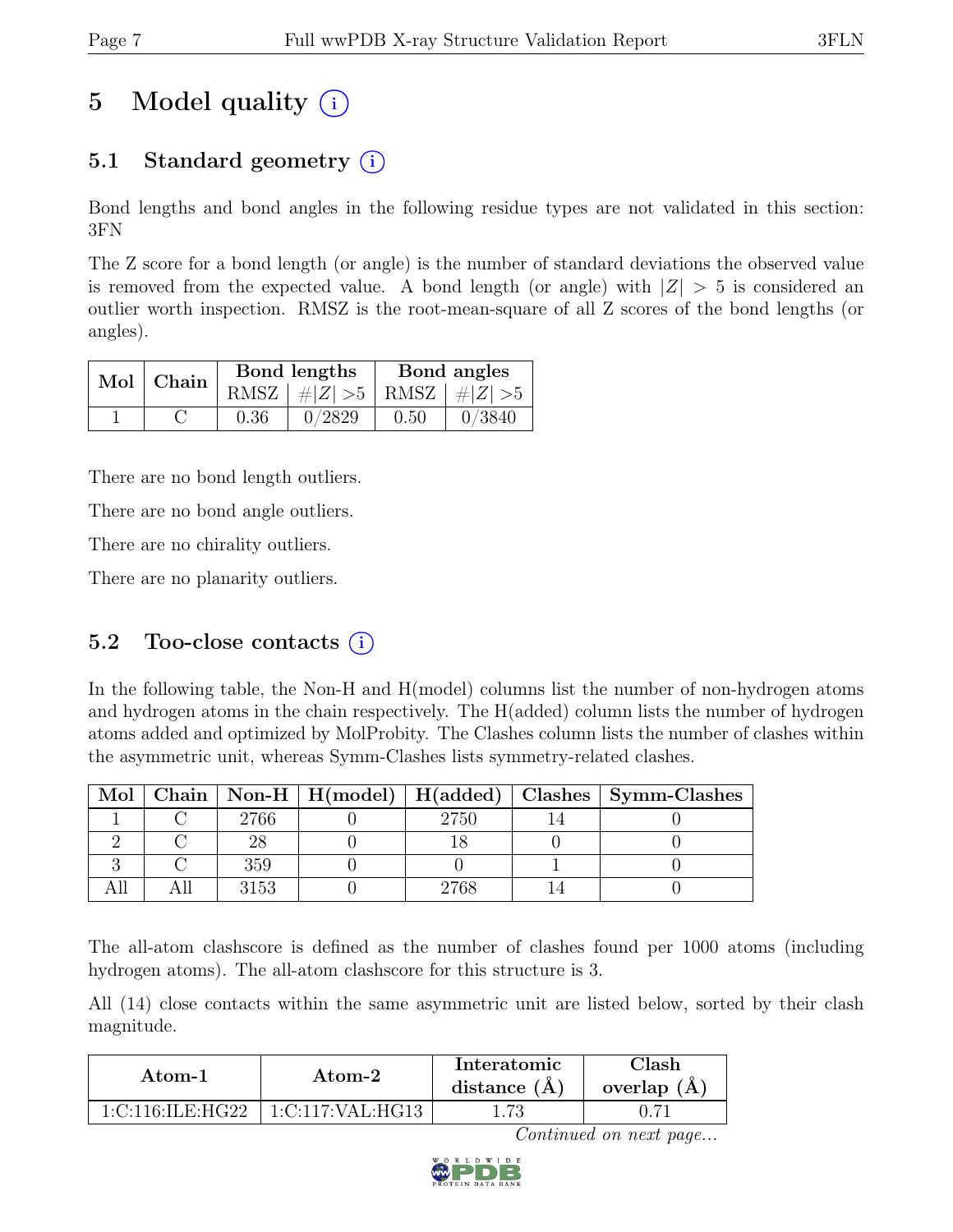| Atom-1           | Atom-2           | Interatomic<br>distance $(A)$ | Clash<br>overlap $(\AA)$ |
|------------------|------------------|-------------------------------|--------------------------|
| 1:C:78:MET:HG3   | 1:C:169:PHE:CZ   | 2.34                          | 0.61                     |
| 1:C:78:MET:HG3   | 1:C:169:PHE:CE1  | 2.34                          | 0.61                     |
| 1:C:84:ILE:HG13  | 1:C:167:LEU:HG   | 1.85                          | 0.58                     |
| 1:C:117:VAL:HG21 | 1:C:216:LEU:HD23 | 1.89                          | 0.55                     |
| 1:C:158:VAL:CG1  | 1:C:162:CYS:HA   | 2.40                          | 0.52                     |
| 1:C:189:ARG:HD2  | 3:C:451:HOH:O    | 2.08                          | 0.52                     |
| 1:C:242:PRO:HB3  | 1:C:246:LEU:HD23 | 1.95                          | 0.49                     |
| 1:C:3:GLN:HE22   | 1:C:346:ILE:HG23 | 1.79                          | 0.47                     |
| 1:C:15:LYS:N     | 1:C:15:LYS:HD2   | 2.33                          | 0.44                     |
| 1:C:184:ALA:HA   | 1:C:187:TRP:CE3  | 2.54                          | 0.43                     |
| 1:C:148:HIS:O    | 1:C:149:ARG:HB2  | 2.18                          | 0.42                     |
| 1:C:57:LYS:HB3   | 1:C:60:GLN:HB2   | 2.02                          | 0.41                     |
| 1:C:250:ILE:HD13 | 1:C:259:ILE:CD1  | 2.51                          | 0.41                     |

Continued from previous page...

There are no symmetry-related clashes.

## 5.3 Torsion angles  $(i)$

#### 5.3.1 Protein backbone (i)

In the following table, the Percentiles column shows the percent Ramachandran outliers of the chain as a percentile score with respect to all X-ray entries followed by that with respect to entries of similar resolution.

The Analysed column shows the number of residues for which the backbone conformation was analysed, and the total number of residues.

| $\mid$ Mol $\mid$ Chain $\mid$ | Analysed                              | Favoured   Allowed   Outliers   Percentiles |  |                                                                                                                                                                                |  |
|--------------------------------|---------------------------------------|---------------------------------------------|--|--------------------------------------------------------------------------------------------------------------------------------------------------------------------------------|--|
|                                | $337/372(91\%)$ 325 (96\%)   12 (4\%) |                                             |  | $\begin{array}{ c c c c c }\n\hline\n\multicolumn{1}{ c }{\hspace{1.2cm}100} & \multicolumn{1}{ c }{\hspace{1.2cm}100} & \multicolumn{1}{ c }{\hspace{1.2cm}100}\n\end{array}$ |  |

There are no Ramachandran outliers to report.

#### 5.3.2 Protein sidechains  $(i)$

In the following table, the Percentiles column shows the percent sidechain outliers of the chain as a percentile score with respect to all X-ray entries followed by that with respect to entries of similar resolution.

The Analysed column shows the number of residues for which the sidechain conformation was analysed, and the total number of residues.

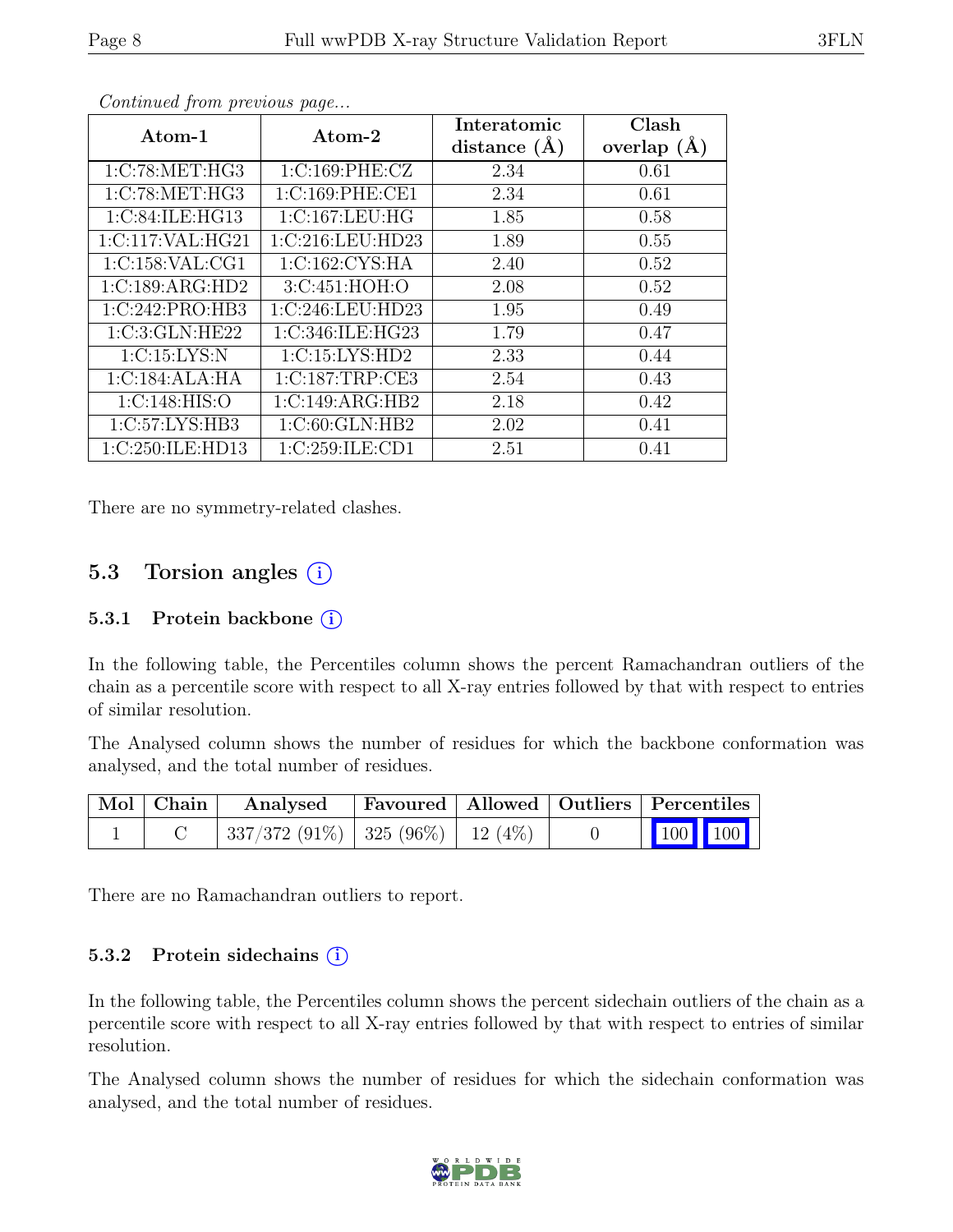| $\vert$ Mol $\vert$ Chain $\vert$ | Analysed                         | Rotameric   Outliers   Percentiles |                               |       |  |
|-----------------------------------|----------------------------------|------------------------------------|-------------------------------|-------|--|
|                                   | $\mid$ 304/330 (92%)   298 (98%) |                                    | $\degree$ 1 6 (2\%) $\degree$ | 55 51 |  |

All (6) residues with a non-rotameric sidechain are listed below:

| Mol | Chain  | Res | <b>Type</b> |
|-----|--------|-----|-------------|
|     | ( )    | 15  | <b>LYS</b>  |
|     | C      | 115 | <b>ASN</b>  |
|     | C      | 125 | <b>ASP</b>  |
|     | C      | 145 | ASP         |
|     | $\cap$ | 178 | <b>GLU</b>  |
|     | Π,     | 248 | <b>LYS</b>  |

Sometimes sidechains can be flipped to improve hydrogen bonding and reduce clashes. All (4) such sidechains are listed below:

| Mol | Chain | Res | <b>Type</b> |
|-----|-------|-----|-------------|
|     |       | 11  | <b>GLN</b>  |
|     |       | 107 | <b>HIS</b>  |
|     |       | 310 | <b>GLN</b>  |
|     |       | 325 | GL N        |

#### 5.3.3 RNA  $(i)$

There are no RNA molecules in this entry.

### 5.4 Non-standard residues in protein, DNA, RNA chains (i)

There are no non-standard protein/DNA/RNA residues in this entry.

### 5.5 Carbohydrates  $(i)$

There are no monosaccharides in this entry.

## 5.6 Ligand geometry  $(i)$

1 ligand is modelled in this entry.

In the following table, the Counts columns list the number of bonds (or angles) for which Mogul statistics could be retrieved, the number of bonds (or angles) that are observed in the model and the number of bonds (or angles) that are defined in the Chemical Component Dictionary. The Link column lists molecule types, if any, to which the group is linked. The Z score for a bond

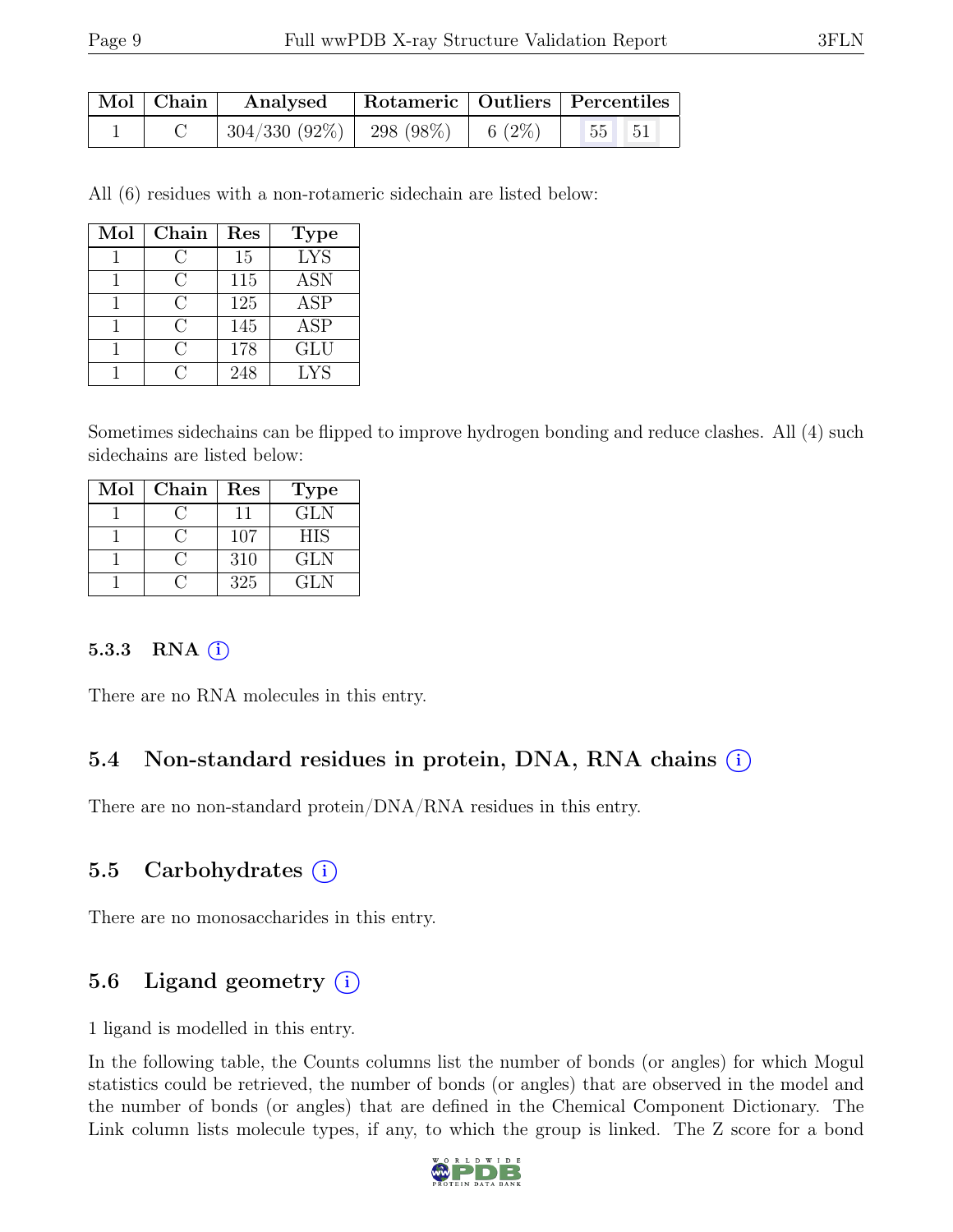length (or angle) is the number of standard deviations the observed value is removed from the expected value. A bond length (or angle) with  $|Z| > 2$  is considered an outlier worth inspection. RMSZ is the root-mean-square of all Z scores of the bond lengths (or angles).

| Mol | Type | Chain | $\operatorname{Res}\nolimits \mid \operatorname{Link}\nolimits$ |                          |            | Bond lengths |           |          | <b>Bond</b> angles    |             |
|-----|------|-------|-----------------------------------------------------------------|--------------------------|------------|--------------|-----------|----------|-----------------------|-------------|
|     |      |       |                                                                 |                          | Counts     | RMSZ         | #Z  > 2   | Counts   | $+$ RMSZ <sub>+</sub> | $\pm$<br> Z |
|     | 3FN  |       | 361                                                             | $\overline{\phantom{a}}$ | 30, 31, 31 | 1.13         | $3(10\%)$ | 35,44,44 | 2.15                  | 10(28%)     |

In the following table, the Chirals column lists the number of chiral outliers, the number of chiral centers analysed, the number of these observed in the model and the number defined in the Chemical Component Dictionary. Similar counts are reported in the Torsion and Rings columns. '-' means no outliers of that kind were identified.

|  |                             |  |        | Mol   Type   Chain   Res   Link   Chirals   Torsions   Rings |  |
|--|-----------------------------|--|--------|--------------------------------------------------------------|--|
|  | $ $ 3FN $ $ C $ $ 361 $ $ - |  | $\sim$ | 0/8/16/16 0/4/4/4                                            |  |

All (3) bond length outliers are listed below:

| Mol |     |     | $\mid$ Chain   Res   Type   Atoms |      | Z $\vert$ Observed( $\AA$ ) $\vert$ Ideal( $\AA$ ) $\vert$ |      |
|-----|-----|-----|-----------------------------------|------|------------------------------------------------------------|------|
|     | 361 | 3FN | $C15-C16$   3.53                  |      | 1.48                                                       | .40  |
|     | 361 | 3FN | $C15-N14$   2.36                  |      | $^{+}.41$                                                  | 1.38 |
|     | 361 | 3FN | $C17-C16$                         | 2.04 | .40                                                        | 1.36 |

Mol Chain Res Type Atoms  $\boxed{Z}$  Observed(<sup>o</sup>) )  $\boxed{\text{Ideal}({}^o)}$ 2 | C | 361 | 3FN | N7-C8-N12 | -6.47 | 120.27 | 126.52 2 | C | 361 | 3FN | C8-N12-C9 | 5.49 | 121.51 | 115.28 2 | C | 361 | 3FN | C10-C9-N12 | -3.48 | 118.84 | 123.37 2 C 361 3FN C11-N7-C8 3.00 120.33 115.88 2 | C | 361 | 3FN | C25-C24-C23 | 2.83 | 119.59 | 116.62 2 | C | 361 | 3FN | C20-O26-C16 | 2.54 | 124.09 | 118.04 2 | C | 361 | 3FN | N13-C8-N7 | 2.35 | 120.66 | 116.65 2 | C | 361 | 3FN | C5-C6-N13 | -2.22 | 107.15 | 110.60 2 | C | 361 | 3FN | C22-C23-C24 | -2.20 | 120.43 | 123.29 2 C 361 3FN C8-N13-C6 -2.11 120.75 124.31

All (10) bond angle outliers are listed below:

There are no chirality outliers.

There are no torsion outliers.

There are no ring outliers.

No monomer is involved in short contacts.

The following is a two-dimensional graphical depiction of Mogul quality analysis of bond lengths,

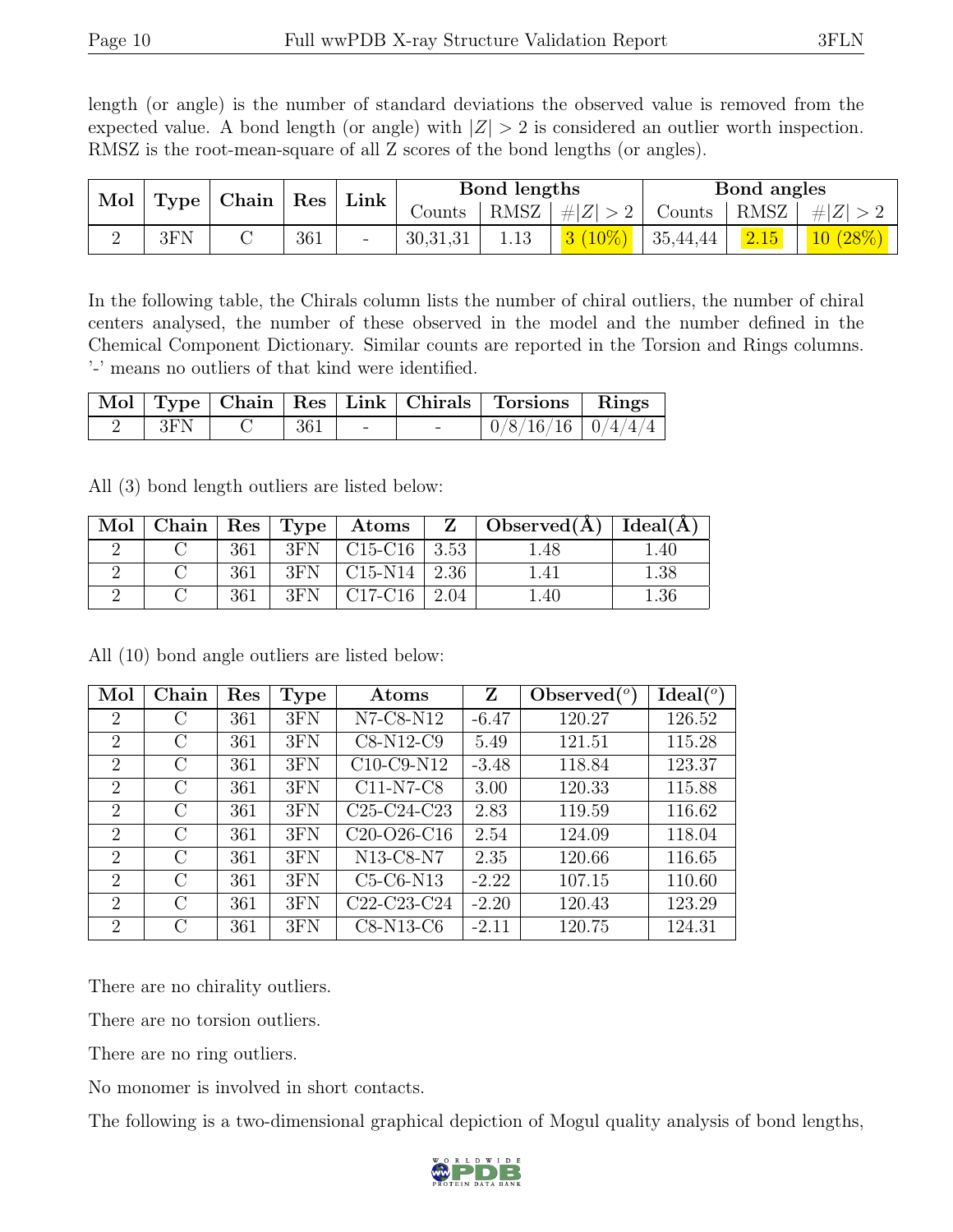bond angles, torsion angles, and ring geometry for all instances of the Ligand of Interest. In addition, ligands with molecular weight > 250 and outliers as shown on the validation Tables will also be included. For torsion angles, if less then 5% of the Mogul distribution of torsion angles is within 10 degrees of the torsion angle in question, then that torsion angle is considered an outlier. Any bond that is central to one or more torsion angles identified as an outlier by Mogul will be highlighted in the graph. For rings, the root-mean-square deviation (RMSD) between the ring in question and similar rings identified by Mogul is calculated over all ring torsion angles. If the average RMSD is greater than 60 degrees and the minimal RMSD between the ring in question and any Mogul-identified rings is also greater than 60 degrees, then that ring is considered an outlier. The outliers are highlighted in purple. The color gray indicates Mogul did not find sufficient equivalents in the CSD to analyse the geometry.



### 5.7 Other polymers  $(i)$

There are no such residues in this entry.

### 5.8 Polymer linkage issues  $(i)$

There are no chain breaks in this entry.

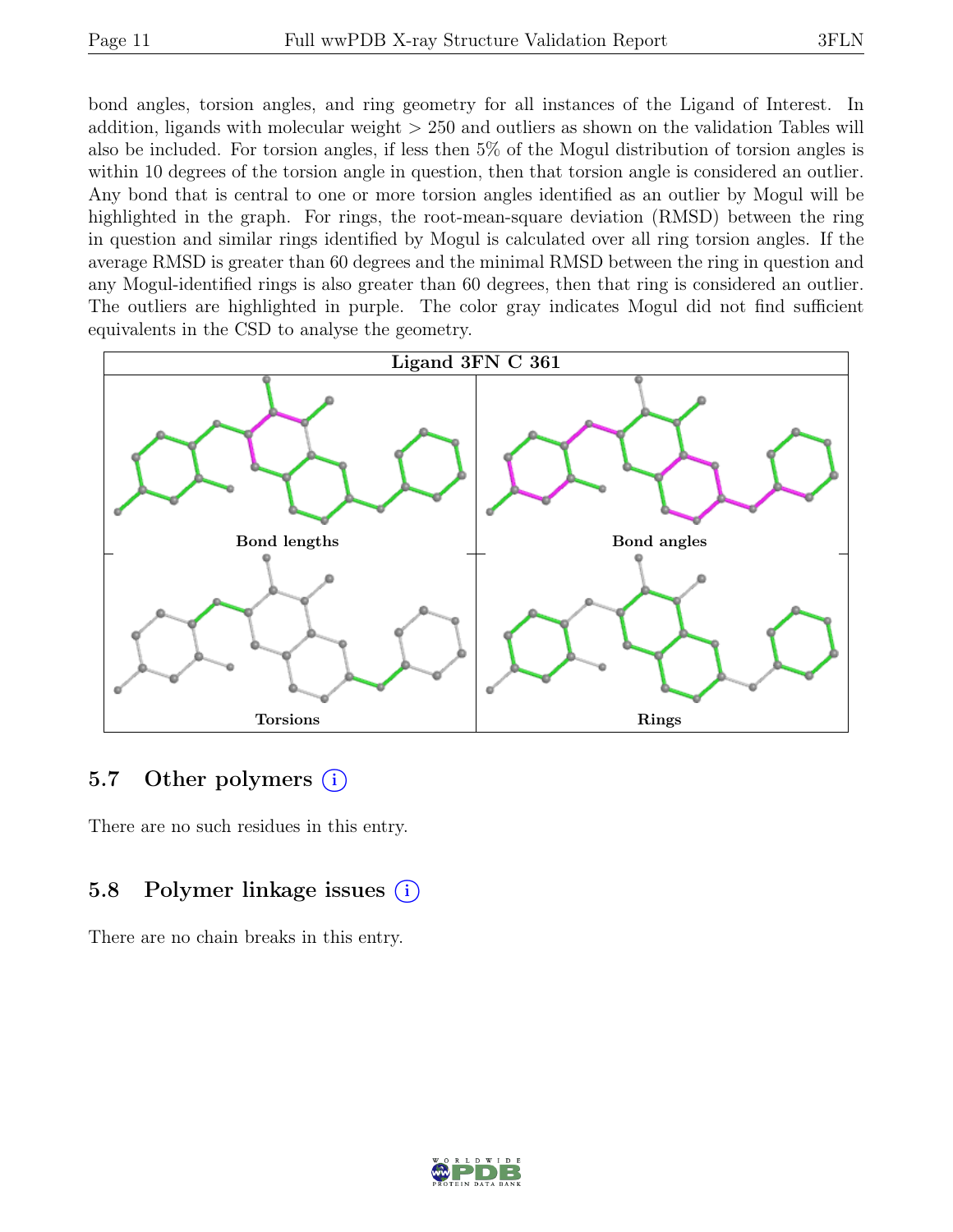# 6 Fit of model and data  $(i)$

## 6.1 Protein, DNA and RNA chains (i)

In the following table, the column labelled ' $\#\text{RSRZ}>2$ ' contains the number (and percentage) of RSRZ outliers, followed by percent RSRZ outliers for the chain as percentile scores relative to all X-ray entries and entries of similar resolution. The OWAB column contains the minimum, median, 95th percentile and maximum values of the occupancy-weighted average B-factor per residue. The column labelled 'Q< 0.9' lists the number of (and percentage) of residues with an average occupancy less than 0.9.

| Mol Chain | Analysed        | $<$ RSRZ $>$ | $\#\text{RSRZ}\text{>2}$                                          | $\vert$ OWAB( $\rm{\AA}^{2}$ ) $\vert$ Q<0.9 |  |
|-----------|-----------------|--------------|-------------------------------------------------------------------|----------------------------------------------|--|
|           | $343/372(92\%)$ | 0.56         | $\mid 37 \ (10\%) \ \mid 5 \ \mid 6 \ \mid 14, 25, 40, 49 \ \mid$ |                                              |  |

All (37) RSRZ outliers are listed below:

| Mol            | $\overline{\text{Chain}}$           | Res              | Type                      | <b>RSRZ</b>      |
|----------------|-------------------------------------|------------------|---------------------------|------------------|
| $\mathbf{1}$   | $\overline{\rm C}$                  | 3                | <b>GLN</b>                | $\overline{9.7}$ |
| $\overline{1}$ | $\overline{C}$                      | 199              | <b>HIS</b>                | $\overline{6.2}$ |
| $\overline{1}$ |                                     | 177              | $\overline{\text{ASP}}$   | 5.6              |
| $\overline{1}$ | $\frac{\overline{C}}{\overline{C}}$ | 118              | <b>LYS</b>                | $\overline{5.6}$ |
| $\overline{1}$ |                                     | $\overline{4}$   | $\overline{\text{GLU}}$   | $\overline{5.4}$ |
| $\overline{1}$ |                                     | $\overline{117}$ | <b>VAL</b>                | $\overline{5.2}$ |
| $\overline{1}$ | $\frac{\overline{C}}{\overline{C}}$ | $\overline{15}$  | $\overline{LYS}$          | $\overline{5.2}$ |
| $\overline{1}$ |                                     | $\overline{352}$ | $\overline{\text{PRO}}$   | $\overline{4.8}$ |
| $\overline{1}$ |                                     | $\overline{57}$  | $\overline{\text{LYS}}$   | $\overline{4.5}$ |
| $\overline{1}$ |                                     | 178              | GLU                       | $\overline{4.1}$ |
| $\mathbf{1}$   |                                     | 176              | <b>ASP</b>                | $\overline{4.0}$ |
| $\overline{1}$ |                                     | 160              | $\overline{\text{GLU}}$   | $\overline{3.7}$ |
| $\overline{1}$ |                                     | $\overline{115}$ | $\overline{\text{ASN}}$   | $\overline{3.7}$ |
| $\overline{1}$ |                                     | 161              | <b>ASP</b>                | $\overline{3.6}$ |
| $\overline{1}$ |                                     | 200              | <b>TYR</b>                | $\overline{3.6}$ |
| $\overline{1}$ |                                     | $\overline{13}$  | <b>LEU</b>                | $\overline{3.2}$ |
| $\overline{1}$ |                                     | $\overline{14}$  | $\overline{\mathrm{ASN}}$ | $\overline{3.2}$ |
| $\overline{1}$ |                                     | $32\,$           | <b>SER</b>                | $\overline{3.2}$ |
| $\overline{1}$ |                                     | 175              | <b>THR</b>                | $\overline{3.0}$ |
| $\overline{1}$ |                                     | 125              | $\overline{\text{ASP}}$   | $2.9\,$          |
| $\overline{1}$ |                                     | 126              | <b>HIS</b>                | $2.8\,$          |
| $\overline{1}$ |                                     | $\overline{123}$ | <b>THR</b>                | $\overline{2.8}$ |
| $\overline{1}$ | ICICICICICICICICICICICICICICICI     | 116              | <b>ILE</b>                | $2.6\,$          |
| $\overline{1}$ |                                     | 179              | $\overline{\text{MET}}$   | $\overline{2.6}$ |
| $\overline{1}$ | $\frac{\overline{C}}{\overline{C}}$ | 97               | $\overline{\text{GLU}}$   | 2.5              |
| $\overline{1}$ |                                     | $\overline{17}$  | ILE                       | $2.5\,$          |
| $\overline{1}$ |                                     | 310              | $\overline{\text{GLN}}$   | $2.5\,$          |

Continued on next page...

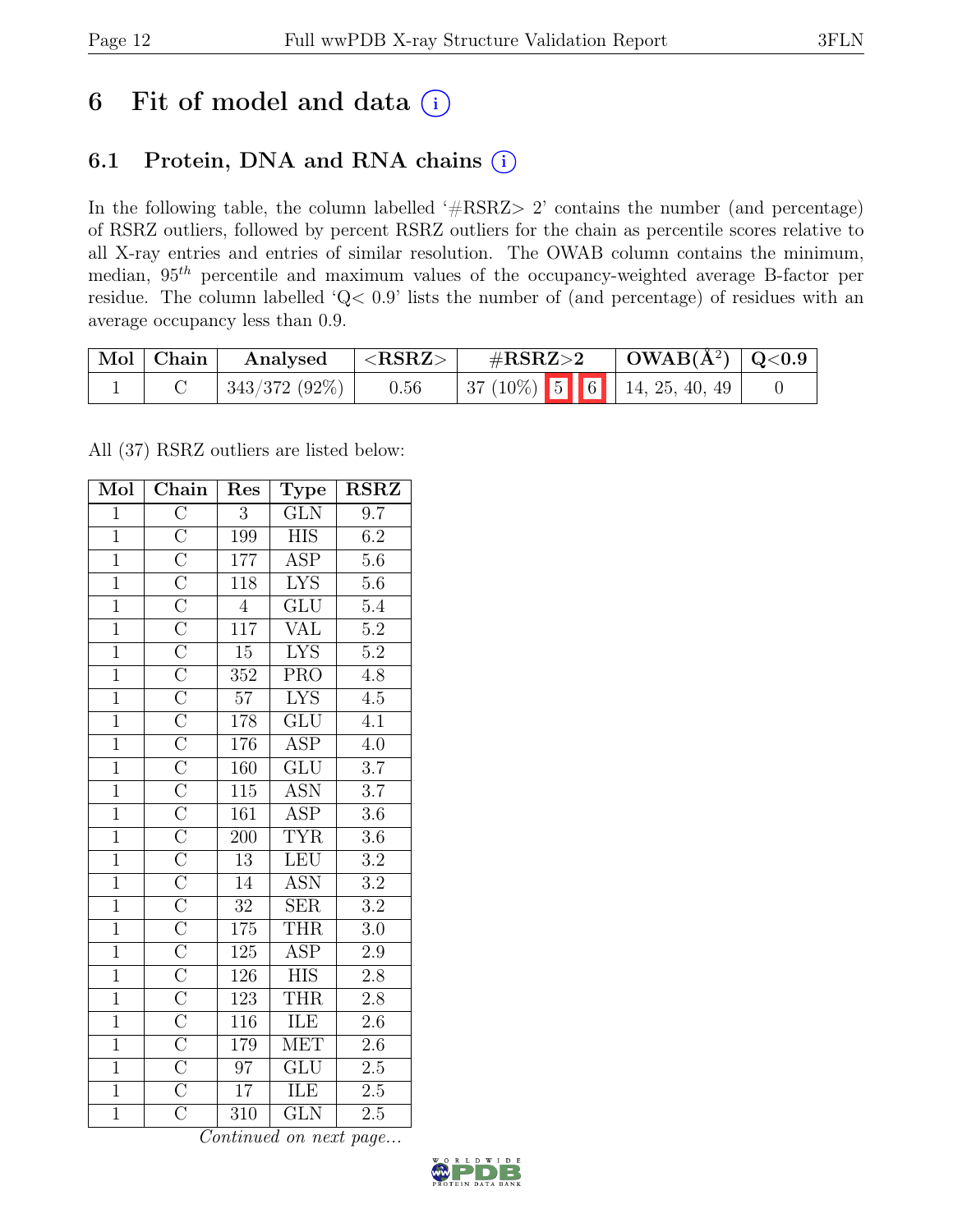| Mol          | Chain          | Res | <b>Type</b> | <b>RSRZ</b> |
|--------------|----------------|-----|-------------|-------------|
| 1            | С              | 134 | ILE         | 2.4         |
| $\mathbf{1}$ | $\rm C$        | 102 | VAL         | 2.4         |
| 1            | $\rm C$        | 35  | <b>TYR</b>  | 2.4         |
| $\mathbf{1}$ | $\rm C$        | 166 | ILE         | 2.3         |
| 1            | $\rm C$        | 253 | <b>GLU</b>  | 2.3         |
| $\mathbf{1}$ | $\rm C$        | 60  | <b>GLN</b>  | 2.3         |
| $\mathbf{1}$ | $\overline{C}$ | 63  | ILE         | 2.3         |
| 1            | C              | 131 | ILE         | 2.1         |
| $\mathbf{1}$ | $\overline{C}$ | 349 | VAL         | 2.1         |
| 1            | ⊖              | 135 | LEU         | 2.1         |

Continued from previous page...

#### 6.2 Non-standard residues in protein, DNA, RNA chains  $(i)$

There are no non-standard protein/DNA/RNA residues in this entry.

#### 6.3 Carbohydrates  $(i)$

There are no monosaccharides in this entry.

#### 6.4 Ligands  $(i)$

In the following table, the Atoms column lists the number of modelled atoms in the group and the number defined in the chemical component dictionary. The B-factors column lists the minimum, median,  $95<sup>th</sup>$  percentile and maximum values of B factors of atoms in the group. The column labelled 'Q< 0.9' lists the number of atoms with occupancy less than 0.9.

|     |     |       |      |      | $\vert$ Mol $\vert$ Type $\vert$ Chain $\vert$ Res $\vert$ Atoms $\vert$ RSCC $\vert$ RSR $\vert$ B-factors(A <sup>2</sup> ) $\vert$ Q<0.9 |  |
|-----|-----|-------|------|------|--------------------------------------------------------------------------------------------------------------------------------------------|--|
| 3FN | 361 | 28/28 | 0.92 | 0.10 | 22, 23, 25, 25                                                                                                                             |  |

The following is a graphical depiction of the model fit to experimental electron density of all instances of the Ligand of Interest. In addition, ligands with molecular weight > 250 and outliers as shown on the geometry validation Tables will also be included. Each fit is shown from different orientation to approximate a three-dimensional view.